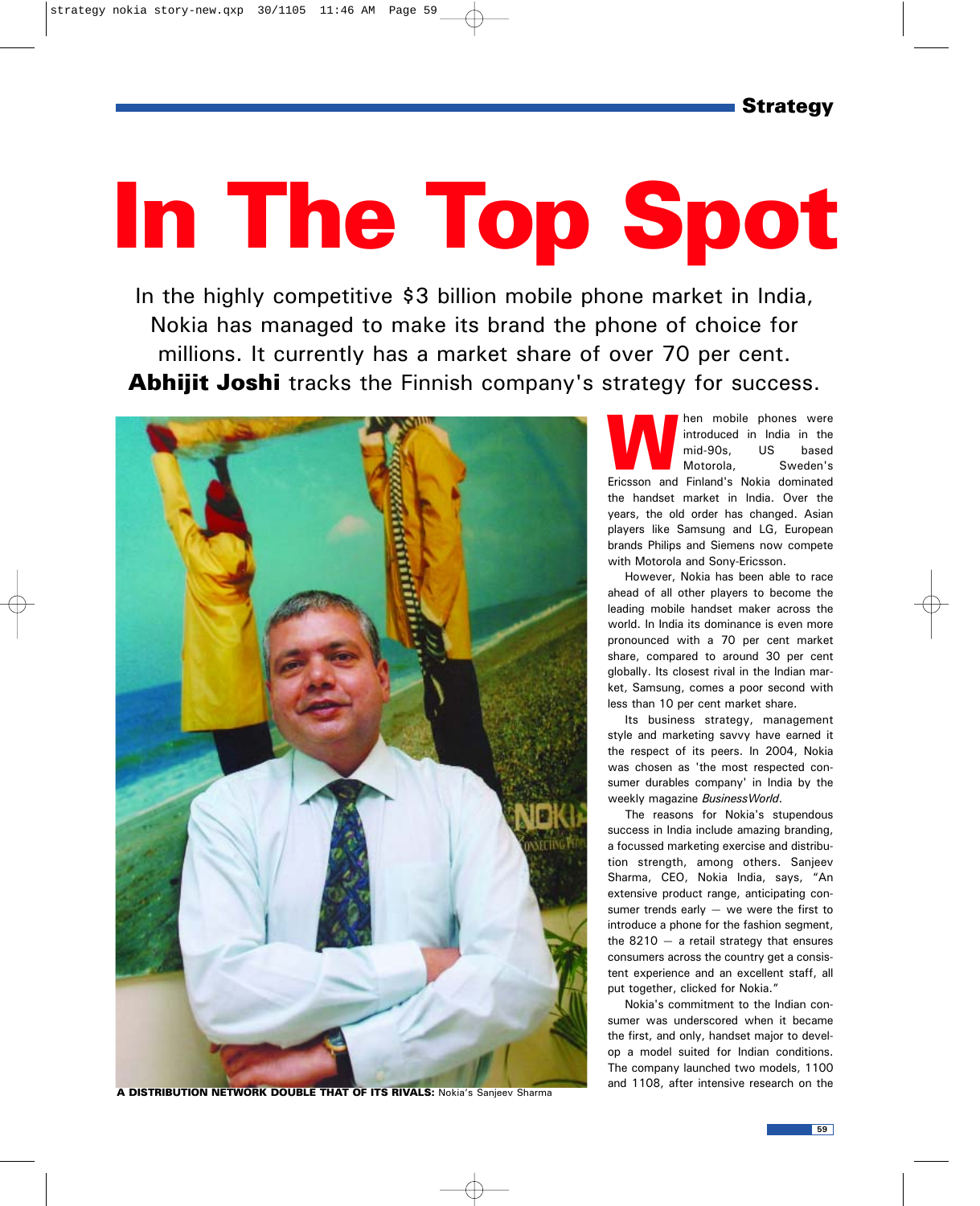Indian customer's specific needs. The phones gave an integrated torch, a sheathcovered keypad for dust protection and a slip-free grip. The phones were also introduced in other markets in Asia and Africa. Nokia's first 'Made for India' model, the 1100, is the largest selling model in the Indian GSM handset market.

The five largest selling handset models in the market are all Nokia's. Besides, the company today has a substantial share of both ends of the market. It has 77 per cent of the \$66-\$88 phone market and about 68 per cent of the over \$330 phone market.

In a marketing first, in March this year Nokia opened a dedicated Concept Store which features the full range of Nokia products including handsets, mobile enhancements, ring tones, graphics, games, software and exclusive Nokia merchandise. The products allow clients to experience the newest applications such as gaming, imaging and e-mail support amongst others.

In its marketing endeavours, Nokia has<br>ensured that its advertising ensures its n its marketing endeavours, Nokia has phones stand out from the clutter of mobile phone advertising. "Our advertising is aimed at making communication relevant to strengthen consumer-connect with the brand," says Sanjay Behl, head of marketing, Nokia India.

Nokia has not used the pricing plank for marketing its phones. However, it did





**THE LARGEST RANGE OF CELL PHONES:** A Nokia store displays a gamut of accessories

adopt an aggressive pricing strategy to fight the grey market, successfully. Initially the grey market accounted for 80 per cent of the mobile phone sales due to a huge price differential between the legally imported and the grey market phones.

Even as the government slashed duties to reduce the scope of arbitrage, Nokia and other handset players too reduced their prices to induce the consumer to buy a phone from the authorised phone shops. Today, the grey market comprises less than 20 per cent of the total handset market.

As part of its distribution strategy, Nokia has ensured that it has a presence in all 2,000 cities and towns that have cellular coverage. Nokia's distribution network of over 30,000 outlets is roughly double that of its rivals, according to industry sources.

The other edge that Nokia has over its rivals is the large portfolio of phones.

Unlike other consumer durables, a mobile phone is a style statement much like the wristwatch. The design, style and colour elements play an important role when consumers are choosing a phone. Today it has the largest range of handset models to choose from. Nokia has introduced phones at all price points, right from the mass market entry-level phones to the mid-market colour and camera phones and also the high-end exclusive phones.

"Nokia empowers the consumer in that it offers a choice of more than one phone at every price point," says Kobita Desai, principal analyst, telecom, with research firm, Gartner. "Thus, in the mid-market range, you can have a phone suited for the corporate types while another would be aimed at techno-loving teenagers."

Nokia lost its edge when GSM's rival technology, CDMA, made its entry in 2003. That was because the Finnish major had concentrated on GSM technology and